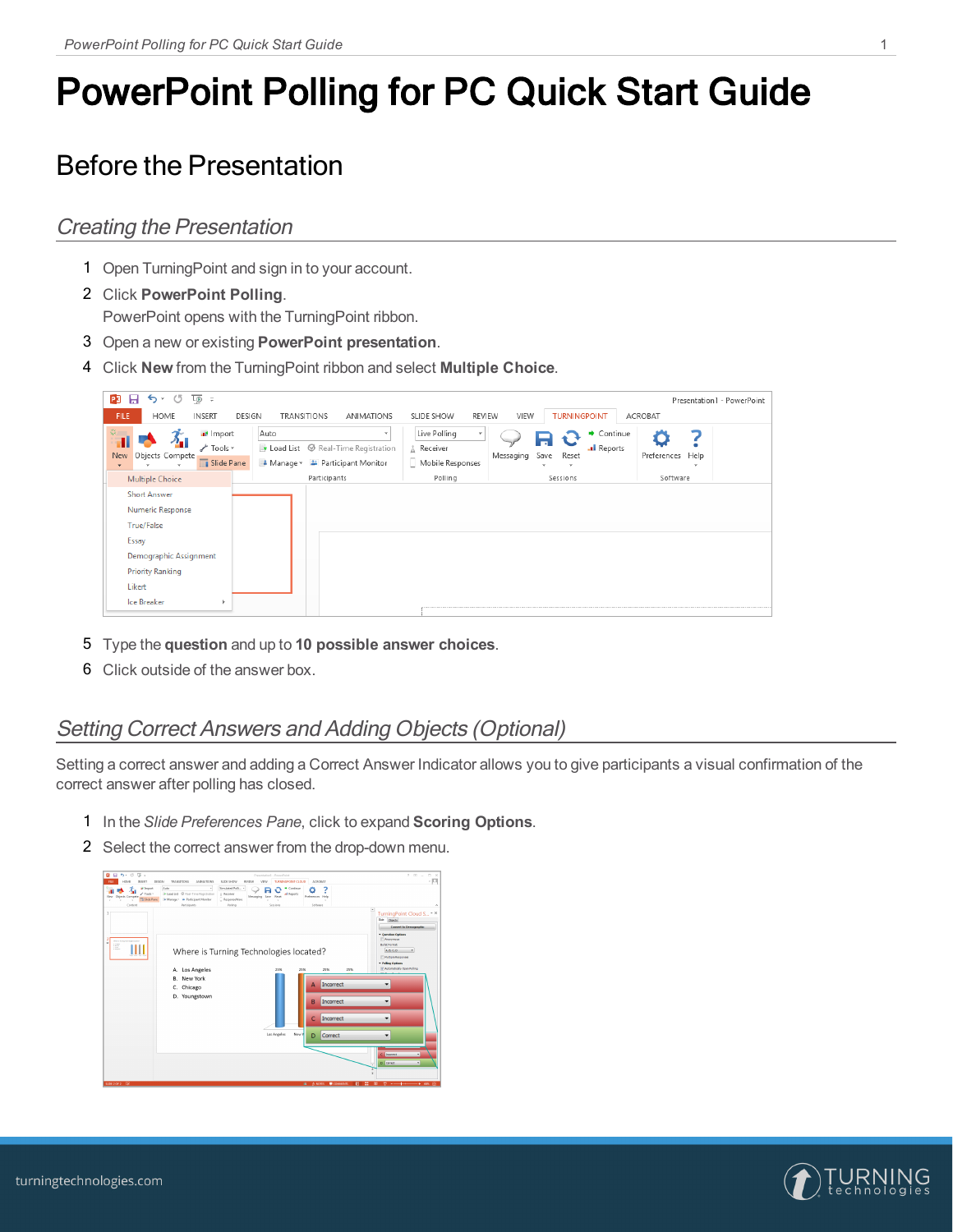- 3 Click the **Objects** icon from the TurningPoint ribbon.
- 4 Mouse over **Correct Answer Indicator** and select the indicator of your choice.

| <b>BIR ちゃき ほっ</b><br><b>BOSH</b><br>theories America<br>ASSET<br><b>LEWIS</b><br>Ada<br>af Import<br>In bactles @ Austine Boston<br>Z hard<br><b>Hill Conserter</b><br><b>Ta Staking</b><br>In Manger - In Paticipans Audio<br>Cornel Assure Industry 1<br>brzansk<br>Dung<br>Distant<br>×.<br><b>CONTROL</b><br><b>Smith</b><br>to:<br><b>Follows</b><br><b>Artist</b><br><b>Druggese</b> Country<br><b>Hinking Rythmale</b><br><b>Sun</b> | Penetation! - Penethsia<br>Mayne Your<br>FORME<br><b>INNIVERSIT ACROSS</b><br>52019-098<br><b>Atview</b><br>vow<br><b>Los Felling</b><br>٠<br>* Centinue<br>o<br>٥<br>Because<br>of Room<br><b>See Read</b><br>February 19th<br>Message<br><b>Miliag Business</b><br>non.<br>Sthere<br>5/2/09 | $7.8 - 8.8$<br>June Joshur - 177<br>TurningPoint Slide P., 7 ×<br>Stb Donn<br>Convoit to bonographic<br>> Question Sylvani<br>> Holling Outlook |
|---------------------------------------------------------------------------------------------------------------------------------------------------------------------------------------------------------------------------------------------------------------------------------------------------------------------------------------------------------------------------------------------------------------------------------------------|-----------------------------------------------------------------------------------------------------------------------------------------------------------------------------------------------------------------------------------------------------------------------------------------------|-------------------------------------------------------------------------------------------------------------------------------------------------|
| at Import<br>$\angle$ Tools -<br>٠<br><b>Weekly</b><br>Objects Compete<br><b>Southern</b><br>Slide Pane<br><b>POLICE</b><br><b>British</b>                                                                                                                                                                                                                                                                                                  | Auto<br>Technologies located?<br>A Manage - A Participant                                                                                                                                                                                                                                     | * Scoring Ephone                                                                                                                                |
| Correct Answer Indicator ><br>Charts<br>٠<br>Countdown<br>٠<br>Grids<br>٠<br>Prompt<br>٠<br><b>Response Counter</b><br><b>Stats</b><br>٠                                                                                                                                                                                                                                                                                                    | ĭ<br>Rectangle<br>Checkmark<br>Smiley<br>Star<br>Arrow<br><b>Blinking Rectangle</b><br>Custom<br>Miami<br>New York<br>Cleveland.<br>Youngstown,<br>Ohio<br>Florida<br>New York<br>Ohio                                                                                                        |                                                                                                                                                 |
| SURFACES DE                                                                                                                                                                                                                                                                                                                                                                                                                                 | д Анго Форман И II И 7 - финансов (95)                                                                                                                                                                                                                                                        |                                                                                                                                                 |

#### Saving the Presentation

- 1 Click **File**, mouse over **Save As** and save your PowerPoint presentation to the location you typically save your files.
- 2 Close PowerPoint.

The TurningPoint Dashboard opens.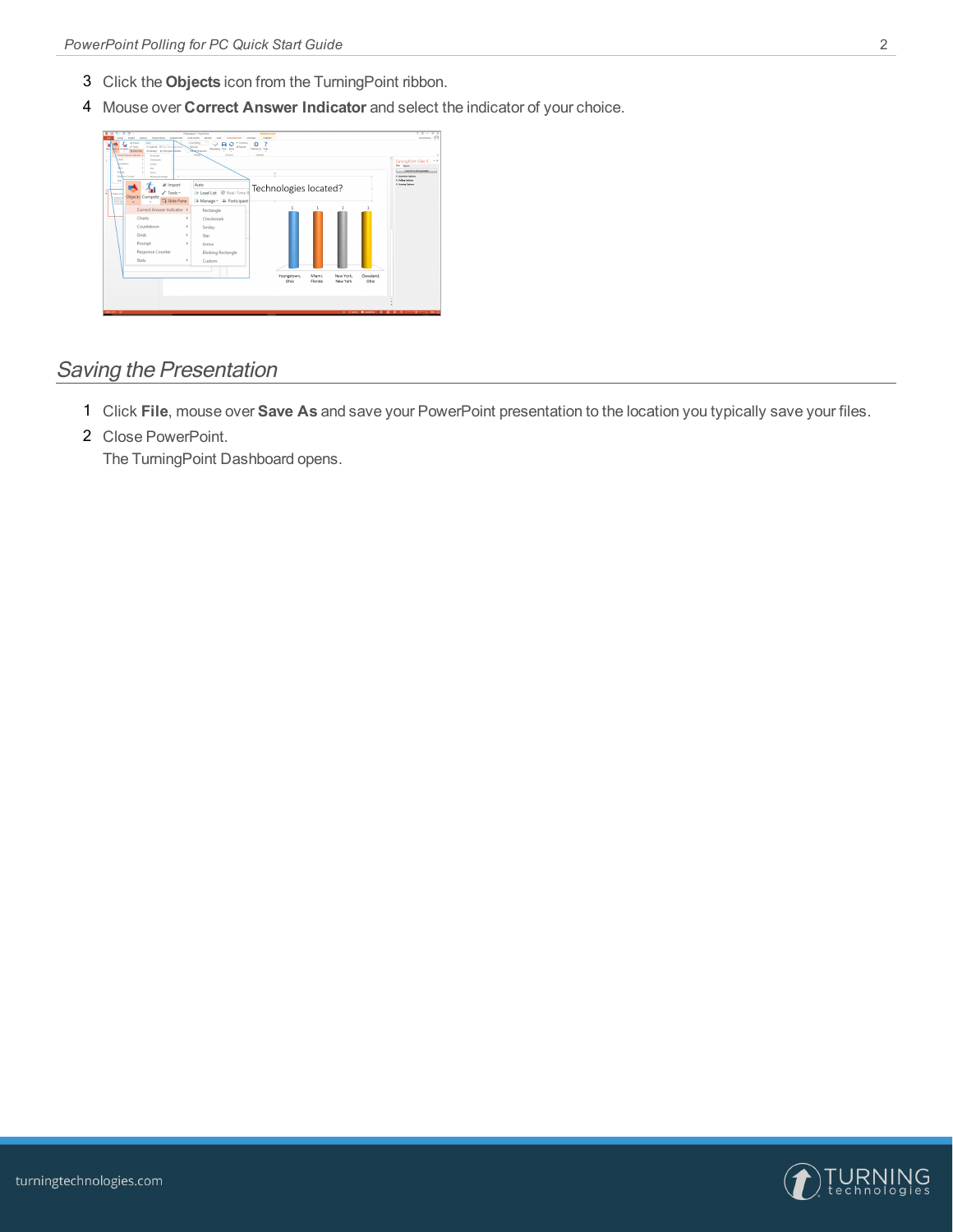### During the Presentation

### Running the Presentation

1 Plug in the **receiver** (if using clickers).

- 2 Open TurningPoint and sign in to your account.
- 3 Verify the receiver connection and/or connect to TurningPoint App.
- 4 Select a **course** (optional).
- 5 Click **PowerPoint Polling**.
- 6 Open the **presentation**.
- 7 Click **Reset** and select **Session**.

| P <sub>3</sub><br>н | $5 - 0$                                         | $\overline{L\otimes}$ =                     | Presentation1 - PowerPoint |                                                                                                                            |                                                          |           |                |                        |                        |                |                            | <b>DRAWING TOOLS</b> |
|---------------------|-------------------------------------------------|---------------------------------------------|----------------------------|----------------------------------------------------------------------------------------------------------------------------|----------------------------------------------------------|-----------|----------------|------------------------|------------------------|----------------|----------------------------|----------------------|
| FILE                | HOME                                            | <b>INSERT</b><br>DESIGN                     | <b>TRANSITIONS</b>         | ANIMATIONS                                                                                                                 | SLIDE SHOW<br><b>REVIEW</b>                              | VIEW      |                | <b>TURNINGPOINT</b>    |                        | <b>ACROBAT</b> | <b>FORMAT</b>              |                      |
| 11                  | New Objects Compete<br>$\overline{\phantom{a}}$ | uf Import<br><b>∕</b> Tools *<br>Slide Pane | Auto                       | $\sim$<br>$\blacktriangleright$ Load List $\blacktriangleright$ Real-Time Registration<br>▲ Manage > → Participant Monitor | Live Polling<br>$\sim$<br>A Receiver<br>Mobile Responses | Messaging | Save<br>$\sim$ | Reset<br>$\rightarrow$ | Continue<br>al Reports |                | Preferences Help<br>$\sim$ |                      |
|                     | Content                                         |                                             |                            | Participants                                                                                                               | Polling                                                  |           | Sei            |                        | Session                |                | Software                   |                      |
|                     |                                                 |                                             |                            |                                                                                                                            |                                                          |           |                |                        | Selected Slide(s)      |                |                            |                      |

- 8 Start the Slide Show.
- 9 Polling will open automatically on a question slide. Advance the slide to close polling and display the results. Continue advancing through the presentation.
- 10 When finished running the presentation, click **Save** from the TurningPoint toolbar and select **Save Session** (if saving results is desired).

| P <sub>3</sub><br>8 | $5 - 0$<br>$\overline{L\circledcirc}$ =<br>Presentation1 - PowerPoint |                                             |                                                                                                                 |            |                                                |                          |                                   |                                   |                     | <b>DRAWING TOOLS</b> |                |  |
|---------------------|-----------------------------------------------------------------------|---------------------------------------------|-----------------------------------------------------------------------------------------------------------------|------------|------------------------------------------------|--------------------------|-----------------------------------|-----------------------------------|---------------------|----------------------|----------------|--|
| FILE:               | <b>HOME</b>                                                           | <b>INSERT</b><br>DESIGN                     | <b>TRANSITIONS</b>                                                                                              | ANIMATIONS | SLIDE SHOW                                     | <b>REVIEW</b>            | VIEW                              | <b>TURNINGPOINT</b>               |                     | <b>ACROBAT</b>       | FORMAT         |  |
| ※一                  | New Objects Compete                                                   | af Import<br><b>∕</b> Tools *<br>Slide Pane | Auto<br>$\blacktriangleright$ Load List $\heartsuit$ Real-Time Registration<br>▲ Manage v → Participant Monitor | ٠          | Live Polling<br>A Receiver<br>Mobile Responses | $\overline{\phantom{a}}$ | Messaging<br>Save<br>$\mathbf{v}$ | Reset<br>$\overline{\phantom{a}}$ | Continue<br>Reports | Preferences          | Help<br>$\sim$ |  |
|                     | Content                                                               |                                             | Participants                                                                                                    |            | Polling                                        |                          | Se:                               |                                   | Session             |                      | Software       |  |
|                     |                                                                       |                                             |                                                                                                                 |            |                                                |                          |                                   |                                   | Selected Slide(s)   |                      |                |  |

11 **Close** PowerPoint to return the TurningPoint dashboard.